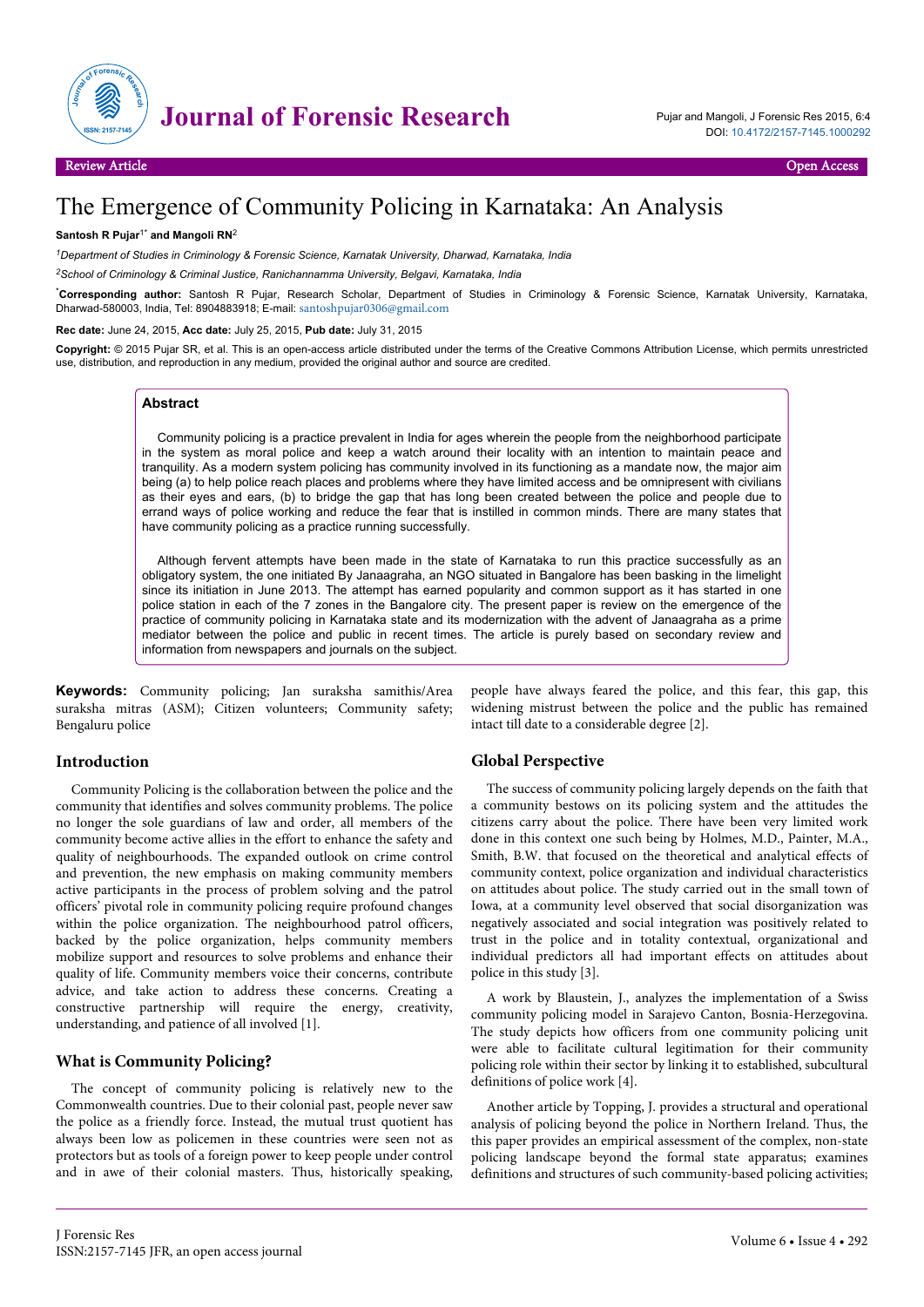and explores issues related to co-opting this non-state security 'otherness' into more formal relations with the state.

Through a global perspective there have been a lot of experimentations done to monitor the success of community policing in various parts of the world the above reviews are a mere reference of three such examples of various attempts made to curb the lacunas existent in police-public relationship. The present paper gives highlights on such community policing practices tried in Karnataka state on the basis of different models and a detail account on the most successful model implemented by the Janaagraha [5].

## **Community Policing in Karnataka**

Community policing system being a mandatory has been initiated in many parts of Karnataka State some of these initiations have had mammoth positive outcomes and have attained remarkable due to excellent police public co-operation.

In Chikmagalur district a 15-member community interface team was formed in Sringeri in October 2005 in addition to the community interface teams consisting of two police personnel from all police stations in Koppa and Chikmagalur sub-divisions. This has been a huge booster in setting several personal and community problems right in the naxal affected areas in these regions (Press release, H. N. Nagaraj, Superindent of Police)

In Mysore a total of 400 men are roped in by the police to assist them in ending the menace of chain-snatching in the city. The men are called community police officers. The concept of community policing was thought of owing to increasing number of chain-snatching incidents in the city. The police had invited applications from interested persons in this regard. One of the conditions imposed by the police for the applicants was that they should have a two-wheeler and a mobile phone. A rigorous scrutiny was done to select 30 men in the limits over every police station for the project over a period of two months. These men have also been given identity cards and their assignments were on priority during cultural programs and also proving information relating to investigation [6].

Recently in Bangalooru the Police from some divisions have introduced one more new system called "SLUM DOMINATION". This is a very unique and latest step adopted by the police to reduce crime rate by visiting the slum areas regularly and maintaining the social accountability in those slum areas, Police also meet all the people who were involved in criminal activities in the past and people in the Rowdy Sheets and young and first time offenders and keep a check on all their daily activities, if nothing wrong or suspicious is found then Police give them assurance of removing them from the rowdy Sheet and charges on them will be lessen. This is also a part of community policing where police is taking initiative to control crime and other illegal activities in the society [7].

The most Modern and recent attempt of community policing in Karnataka has launched been launched by Janaagraha, an NGO situated in Bangalore in affiliation with the police force. Jana Suraksha Samithis (JSS) were created earlier in 2013 as community meetings between Area suraksha mitra's (ASM). Police officials actively involved in the Community Policing Programme. For the initial stages now it has been started in 7 police stations limit one in each zone. The Jana Suraksha Samithis (JSS) carry out the meeting between police and public and discuss the different safety issues. These meetings provided

a touch-point for communication, relationship building and Problem solving [8].

The aim of the Community Policing Programs is to use participants from entire citizen population to improve the safety and security of the neighborhoods. Citizen volunteers are called Area suraksha mitra's (ASM), work in partnership with police.

## **Awareness Programme by JSS**

Awareness Programme being carried out in Jana Suraksha Samithis (JSS) meetings by the various organisations [9,10].

- Karnataka State Commission for Protection of Child Rights (KSCPCR)
- Karnataka State Commission for women (KSCW)
- Child Welfare Committee (CWC)
- Center for Addiction Medicine (CAD)

The purpose of these awareness educative programme is to sensitize Area suraksha mitra's (ASM) and Police Personnel so they can better moniter their own activities on their field and raise awareness among the communities they represent.

## **Beat Level Awareness**

To bring the success of the Community Policing Programme it is necessary that all Area suraksha mitra's (ASM) and Police Personnel must meet citizens in there beat areas regularly, in order to do so, the Community Policing team in facilitating beat level awareness programmes, with participation from Area suraksha mitra's (ASM) and Poice Personnel.

## **Social Media Platform**

The Police in Bengaluru have taken a new initiative of making their presence felt in the Social Media platform and to engage with the whole community. With the help of the Social Media Channels like Face Book, Twitter, YouTube and Blogs…etc., the bengaluru police desires to take existing relationship of police and community to the digital world. This will make them have a good communication to build better Police Community relations.

As it is, Bangalore is the IT capital of the County. The number of persons using various Social Media Channels is quite high in Bangalore as compared to other Cities. Thus, it is imperative that we make our presence felt in these Community tools and make use of them to communicate with the people.

This engagement has to be done real time, 24 x 7 basis, so that people get the information they want instantly. For this, a dedicated team is being setup and trained exclusively by Havas Worldwide [11].

#### **The Objectives of this programme are**

- Building awareness with the citizens about the organization and work being done by Police.
- A Source for all the information's, news, updates regarding crime, criminals, law enforcement situation in the City.
- To use it on as extended PR tool by giving news, views and official statements via tweets updates… etc to avoid rumours.
- For crisis Management by providing citizens with the information, they look for during the times of crisis.

J Forensic Res